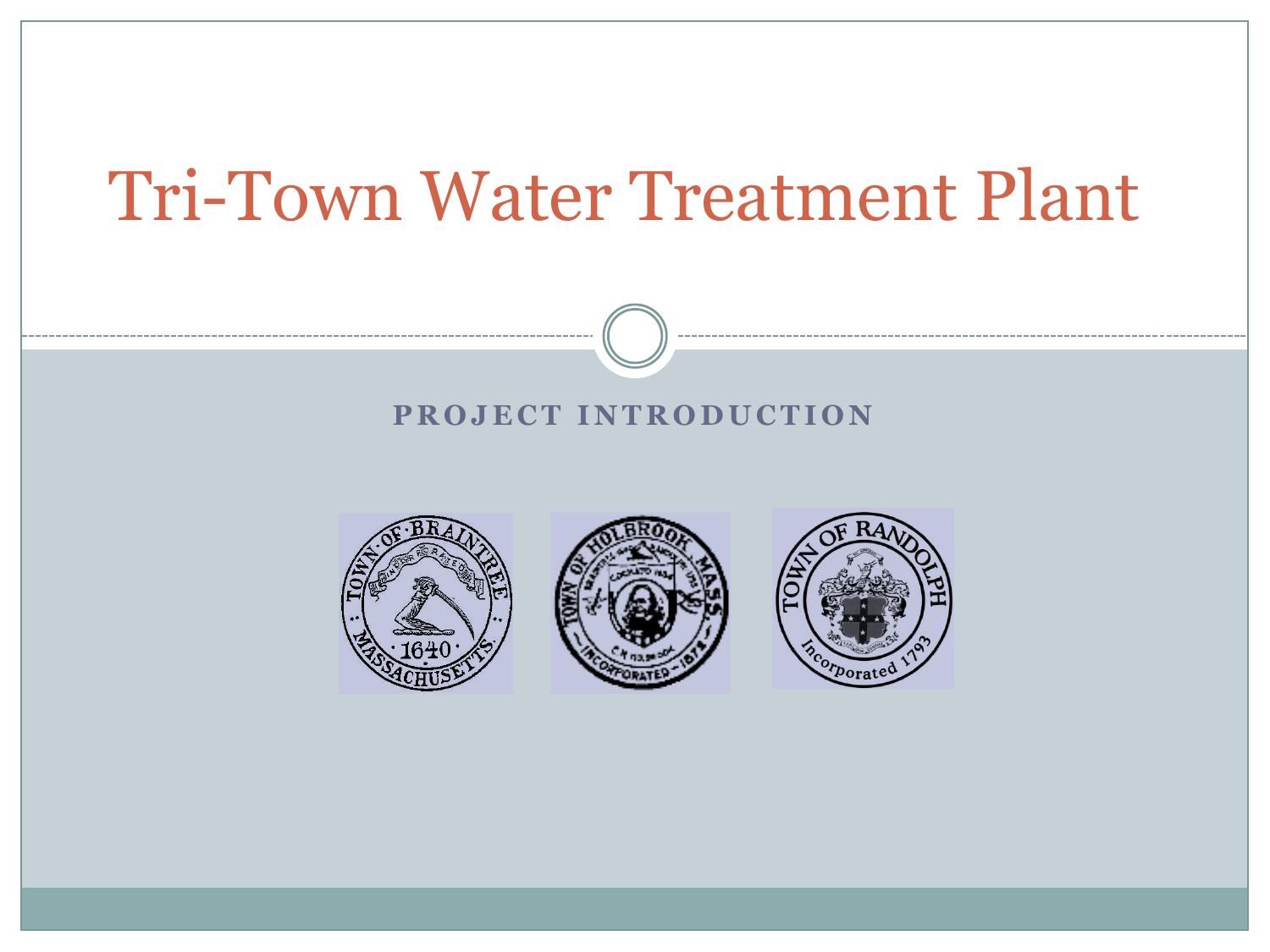# Background:

## **Braintree:** The Great Pond Water Treatment Plant

- Constructed in 1935 (Expanded several times)
- Maximum capacity: 6.2 mgd
- o King Hill Road Braintree

## **Holbrook/Randolph:** Shared Water Treatment Plant which also draws its water from the Great Pond

- Constructed in 1888
- Converted to water treatment plant in 1936
- Maximum capacity: 6.0 mgd
- Pond Street Randolph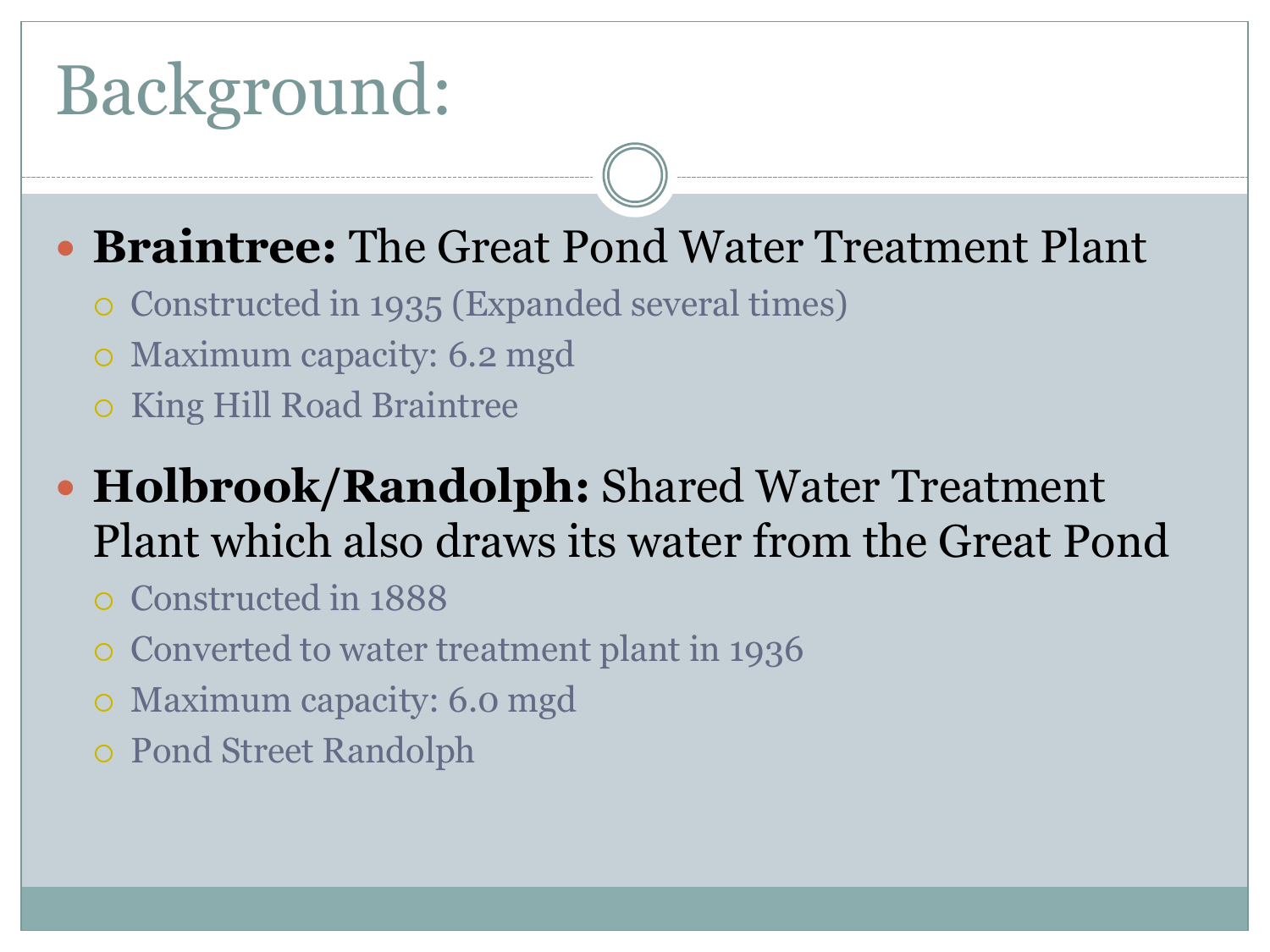# Water Source: Great Pond

- Capacity: 1.77B gallons
	- Increased by 150 mg due to Bathymetric Survey conducted in 2011. Approved by the DEP
- Water supplied from:
	- Upper Reservoir
		- $\times$  Narroway Brook
	- Lower Reservoir
	- Richardi Reservoir
		- $\times$  350 million gallons
		- $\times$  Farm River

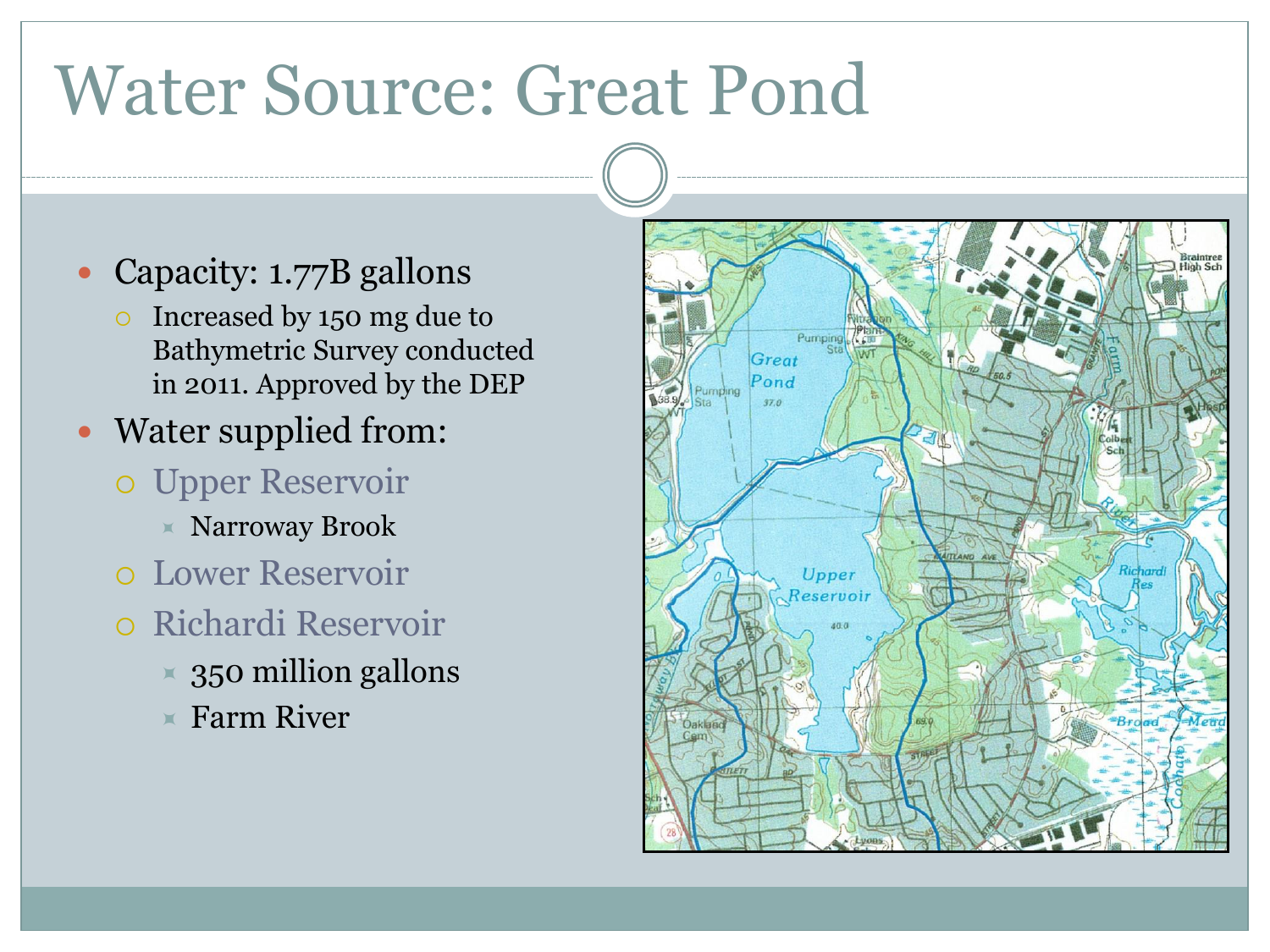# Regional Plant Cost Estimate:

### **Capital Cost (as of 9/16)**

#### **Total Cost Design/Build \$50,000,000**

#### Cost per Town:

- Braintree (50%): \$25,000,000
- Holbrook (16%): \$8,000,000
- Randolph (34%): \$17,000,000 Total: \$50,000,000

*Note: Additional water line costs for Holbrook/Randolph: \$2-3 million*

### **Operating Costs (Est/FY18)**

**Annual Operating Costs: \$2,208,161**

#### Cost per Town Based on Usage\*:

- Braintree (50%): \$1,104,080
- Holbrook (11%): \$242,897
- Randolph (39%): \$861,183 Total: \$2,208,161

*\*Cost per Town to be based on Metered Usage*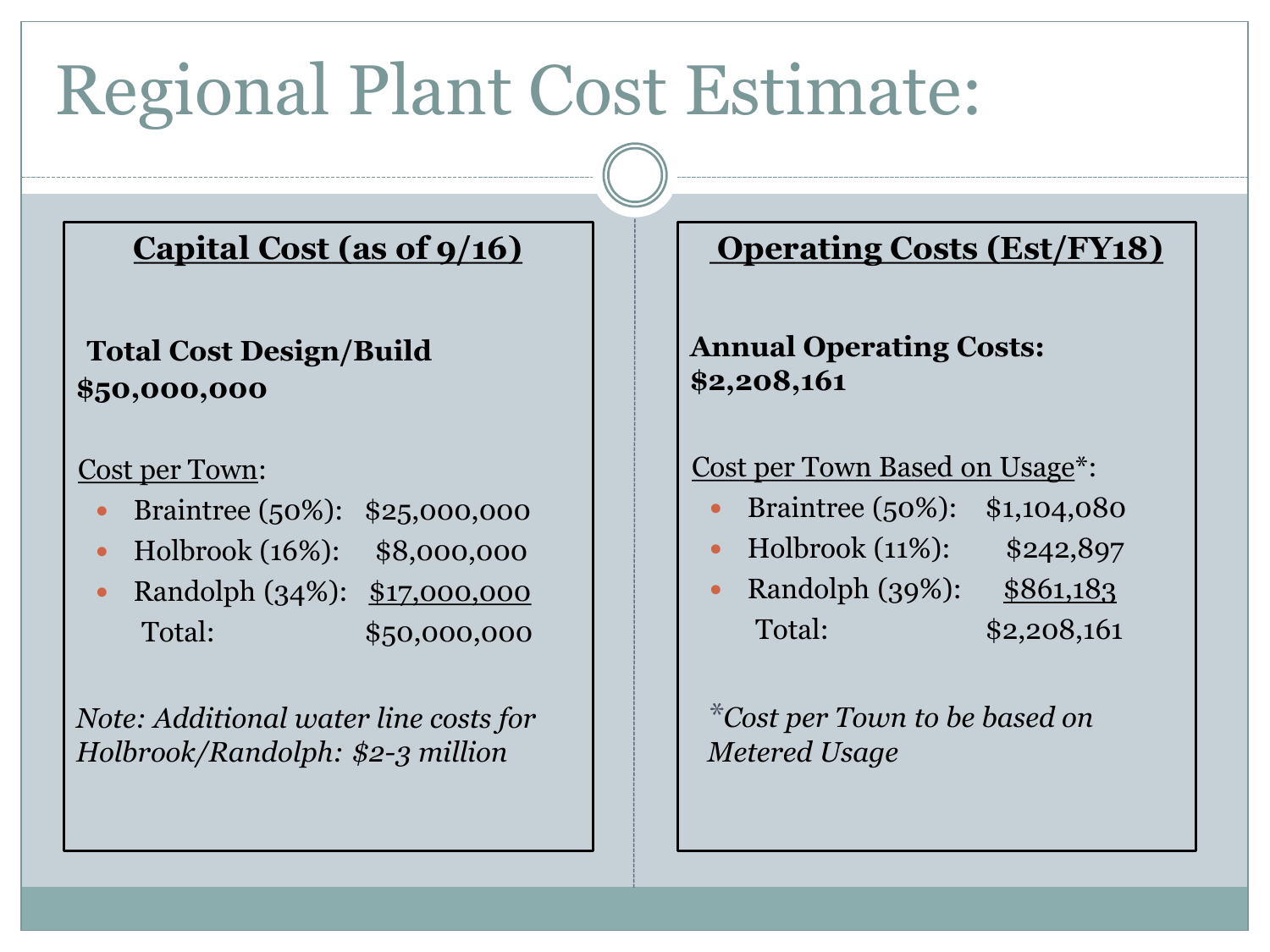# Estimated Schedule:

- OPM advertisement November, 2017
- Select Owners Project Manager (OPM) January, 2018
- Designer advertisement February, 2018
- Select Design firm May, 2018
- Finalize design & Specifications December, 2018
- Advertise the bidding of construction February, 2019
- Low bidder selection May, 2019
- Start Construction and Tuly, 2019
- Complete Construction September, 2021
- New Water Treatment Plant in service November, 2021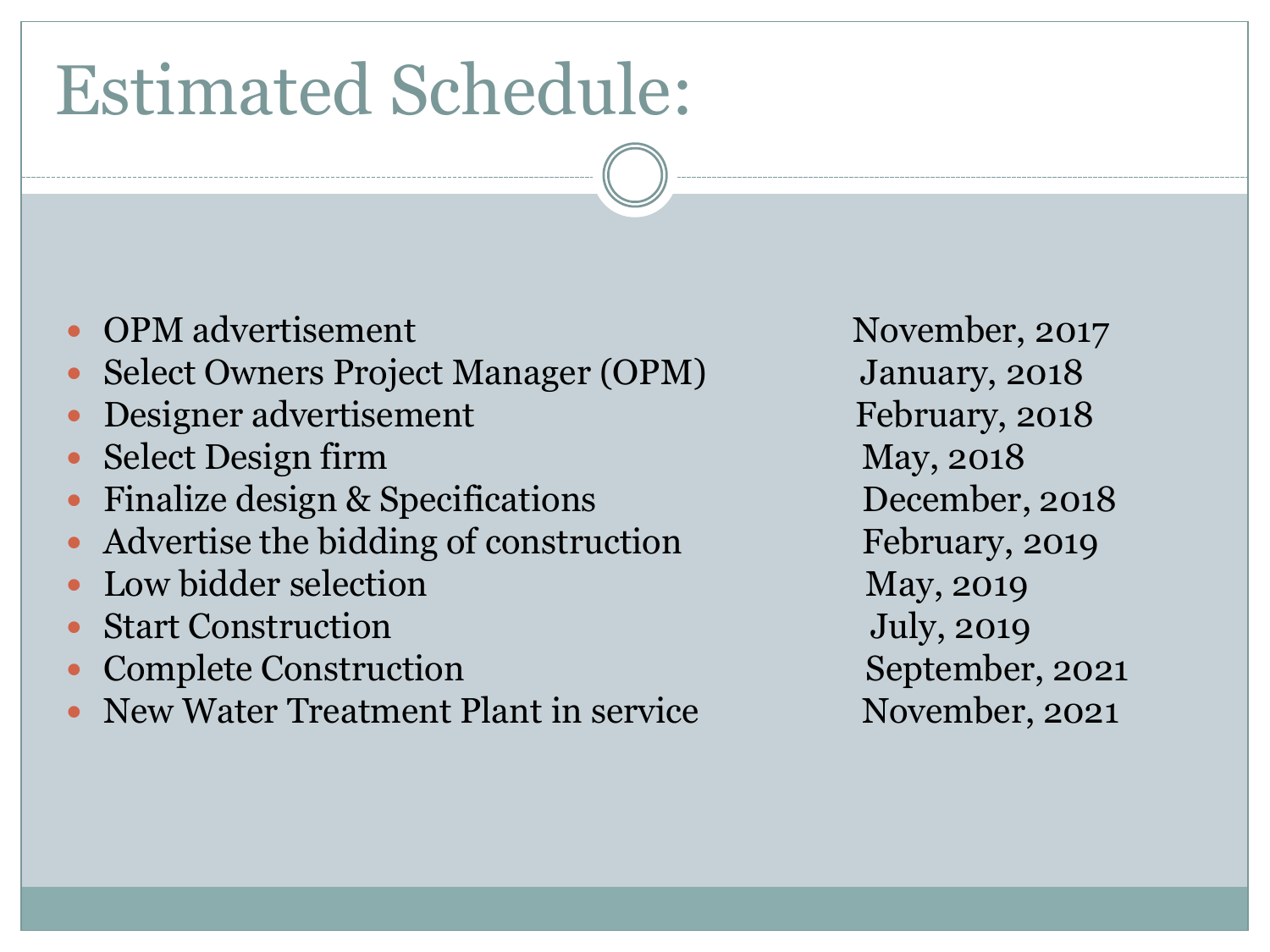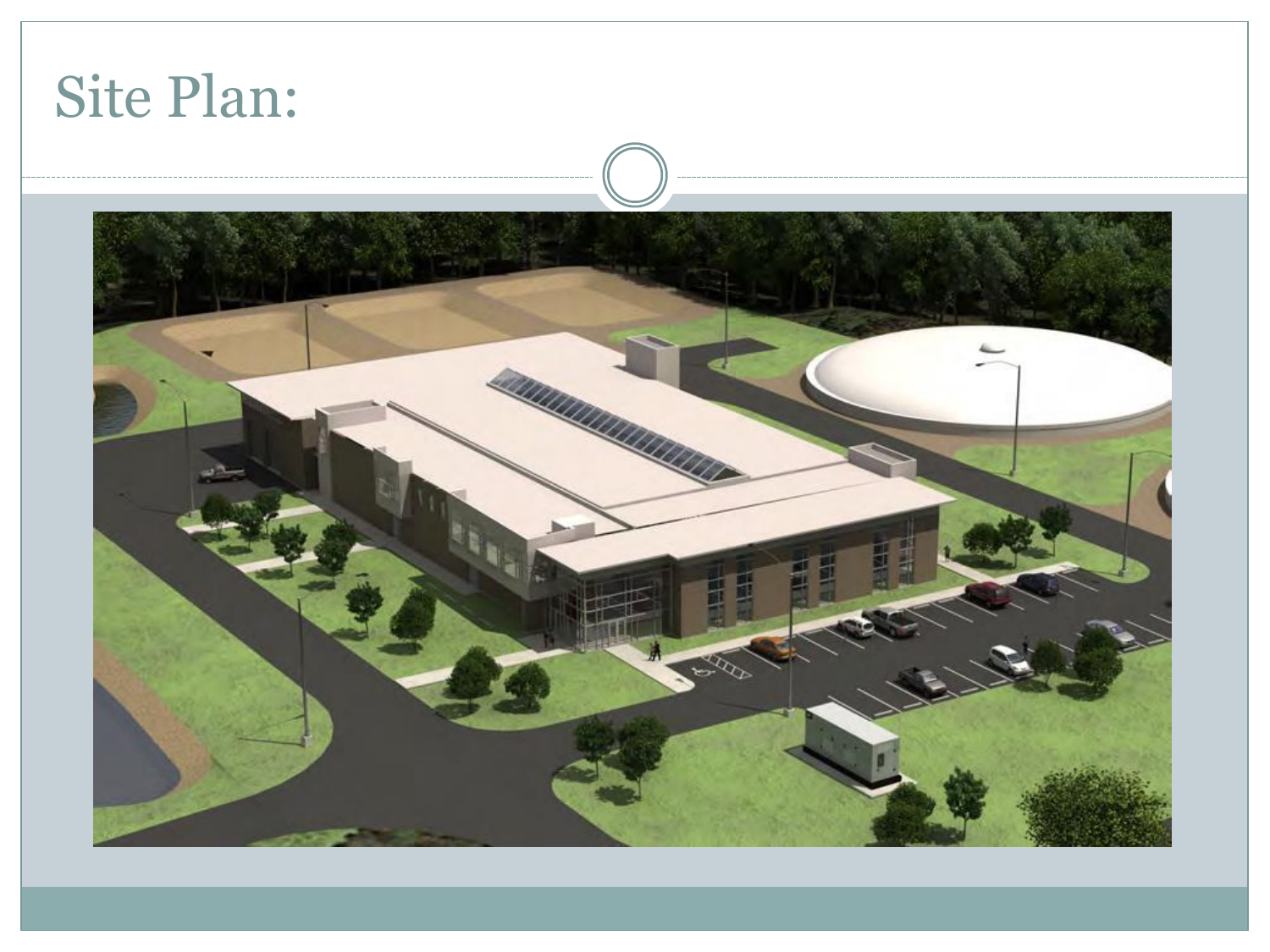## Profile of building:

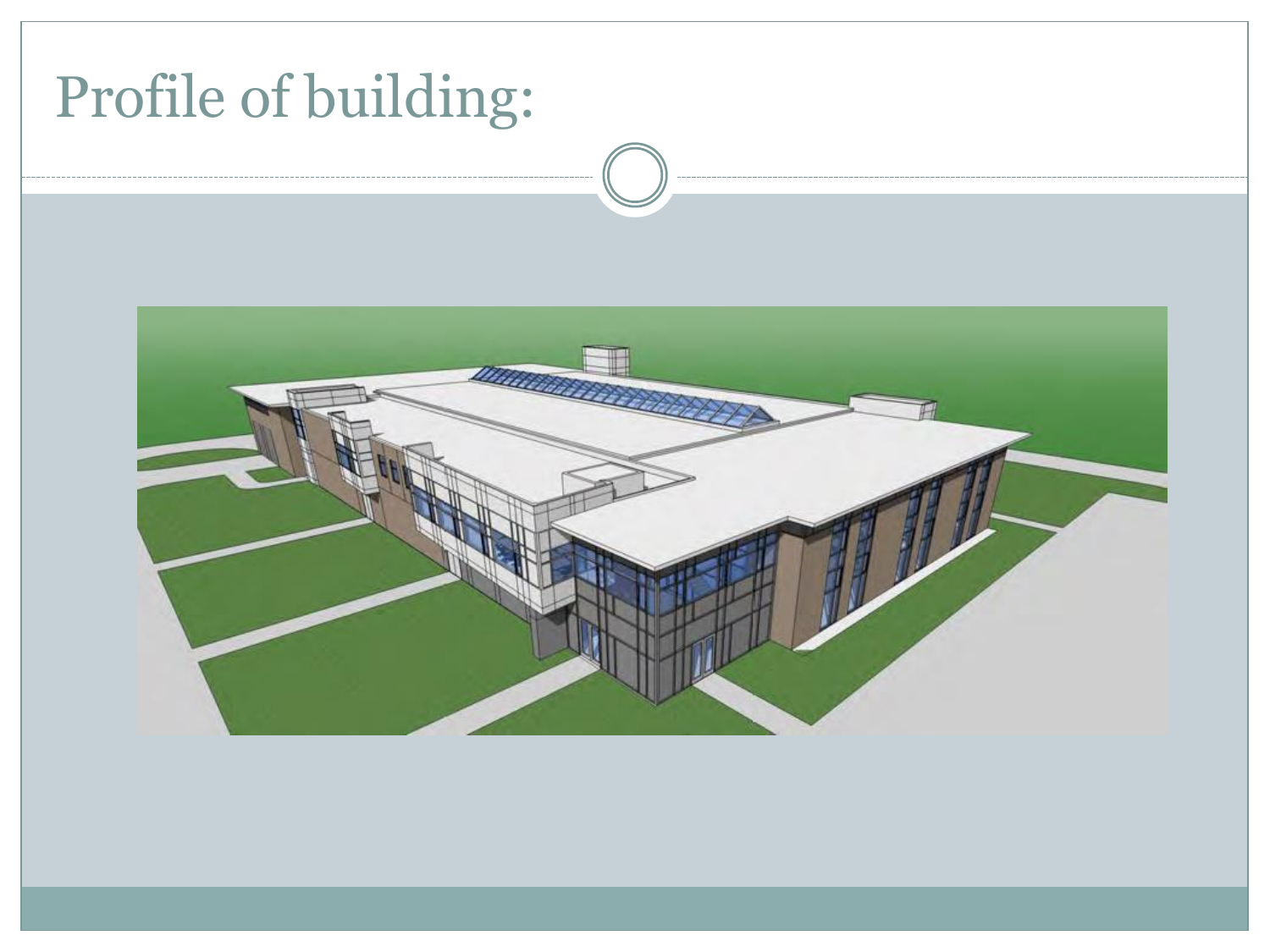## Layout of Building:

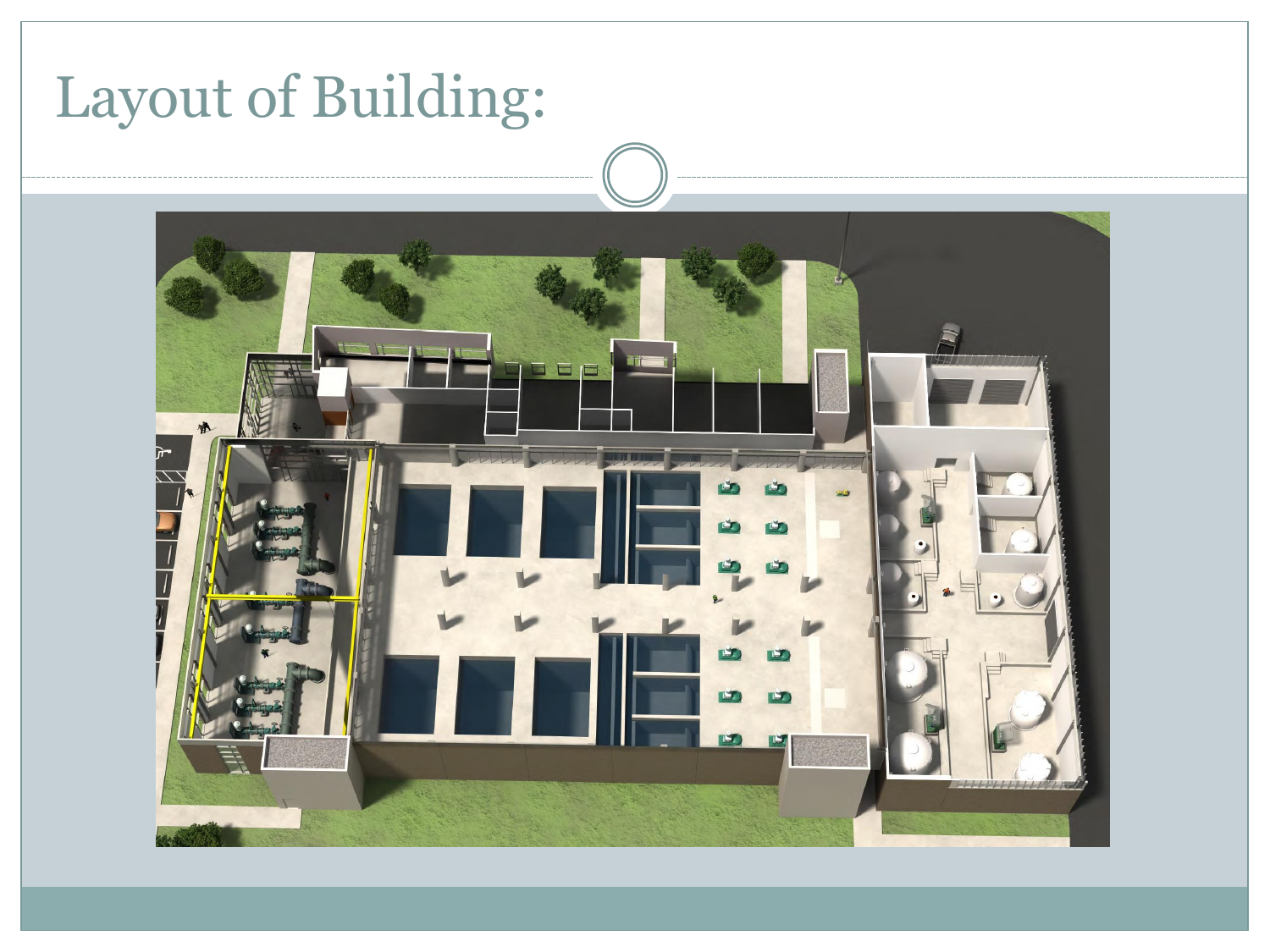## Design characteristics:

The preliminary design of the plant was based on the Great Pond Reservoir Pilot Study Report which was Submitted to the DEP on April 23, 2004. The original recommended design criteria was as follows:

- In-Line Mixing: Static Mixer 1 to 2 seconds (for pre-oxidant)
- Pre-Oxidation: Contact Tank 5 minute detention time
- Rapid Mixing: 30 seconds (for coagulant)
- Flocculation: 20 minutes (dual stage, variable speed)
- Dissolved Air Flotation: Loading Rate 8 gpm/sf; Recycle Flow 12%
- Granular Activated Carbon Filters: Loading Rate: 5 gpm/sf 4 ft of 8x30 mesh carbon and 6 in. or filter sand
- Filter Clearwell/CT Basin: Detention Time  $-42$  mg/L . min (CT required)

The chemicals and recommended design dosages are summarized below:

| $\bullet$ | Primary Coagulant<br>$Al+3$    |                         | Polyaluminum Chloride $65$ -75 mg/L (as product) [2.7 mg/L to 3.7 mg/L as |
|-----------|--------------------------------|-------------------------|---------------------------------------------------------------------------|
| $\bullet$ | Coagulant Aid                  | <b>Cationic Polymer</b> | $0.2 \text{ mg/L}$ (winter only)                                          |
|           | pH Adjustment (Raw Water)      | Potassium Hydroxide     | 9.0 mg/L (winter only)                                                    |
| $\bullet$ | pH Adjustment (Finished Water) | Potassium Hydroxide     | 10.0 mg/L (year round)                                                    |
| $\bullet$ | Pre-oxidation                  | Potassium Permanganate  | $1.5 \text{ mg/L}$                                                        |
| $\bullet$ | Disinfection                   | <b>Chlorine Gas</b>     | $3.5 \text{ mg/L}$                                                        |
|           | Corrosion Inhibitor            | Orthophosphate          | 4.0 mg/L                                                                  |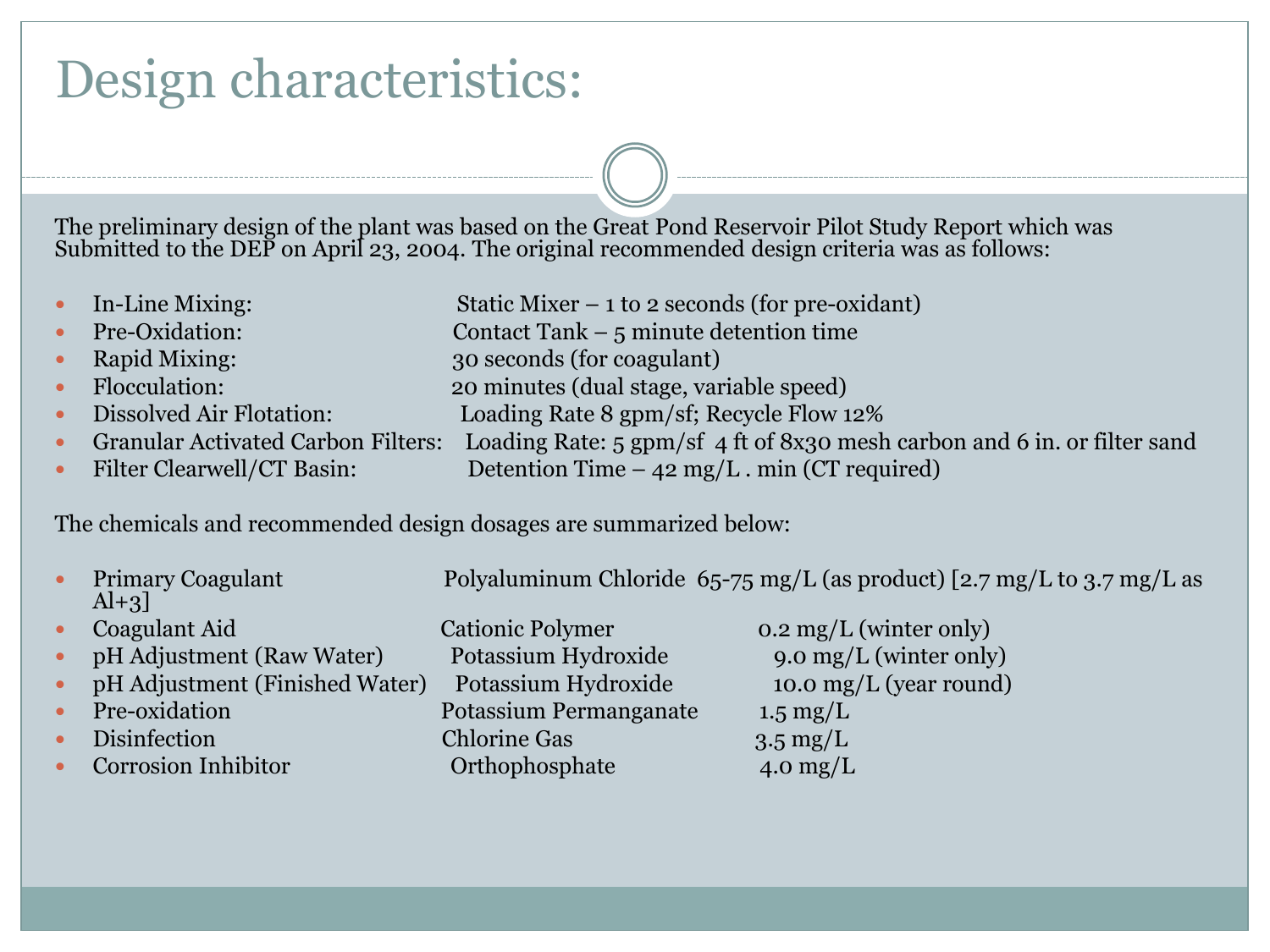# Distribution System:

### Infrastructure Specs

### Water Line Mileage

- Braintree: 160
- Holbrook: 50
- Randolph: 100

### Holding Tanks

- Braintree: 4
- Holbrook: 2
- Randolph: 2

### Water Treatment

### Disinfectant

Both plants use chlorine

### Corrosion Control (regulate pH)

- Braintree: Sodium Hydroxide
- Holbrook/Randolph: Lime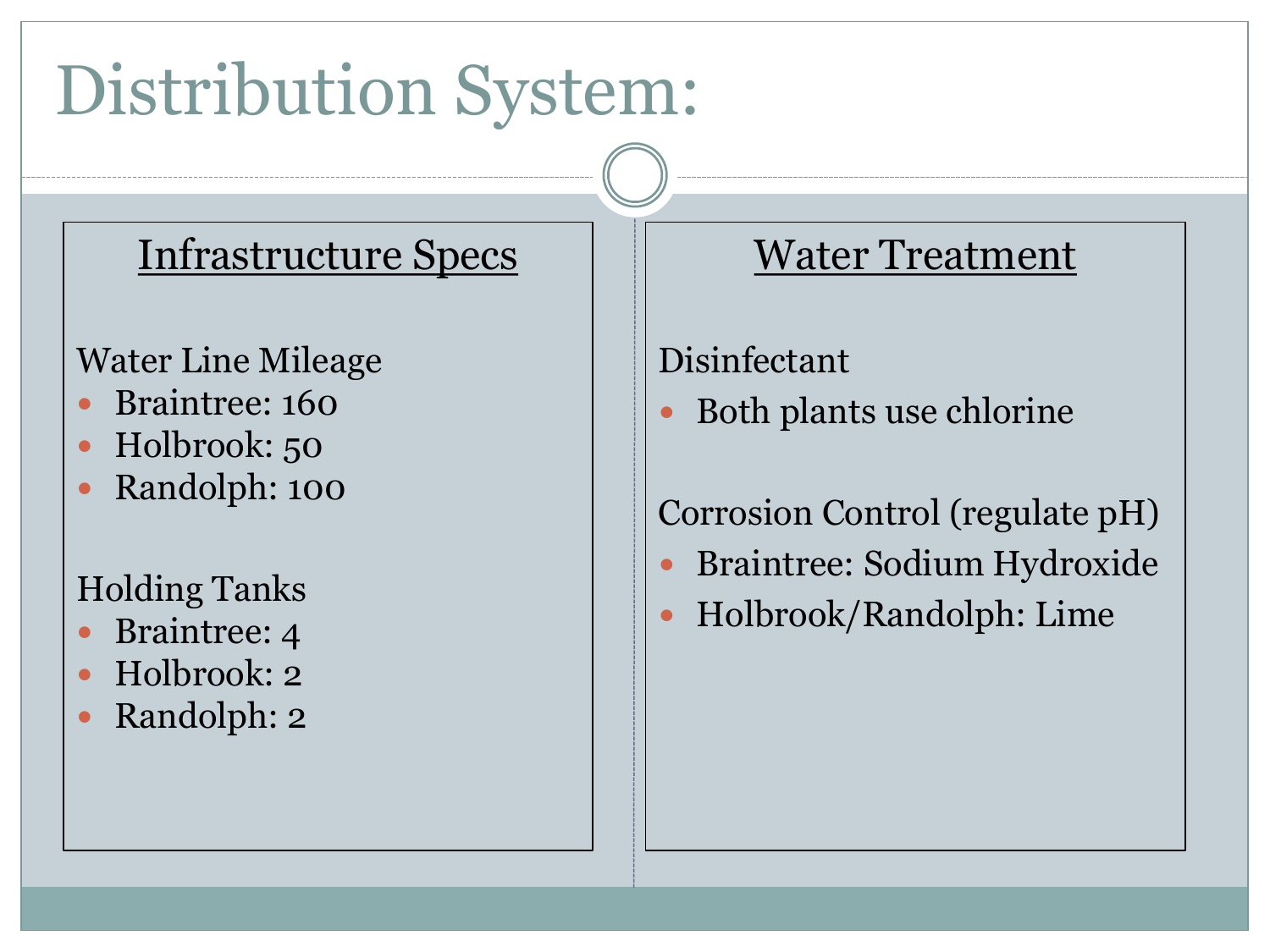# Distribution System:

- Currently separate distribution systems
- Tri-Board communities have completed a hydraulic modeling review.
	- Region-wide efficiencies being explored
	- Integration in some areas under review
- Emergency Conditions: Water can be obtained from Quincy, the MWRA through formal agreements, and other Municipal interconnects.